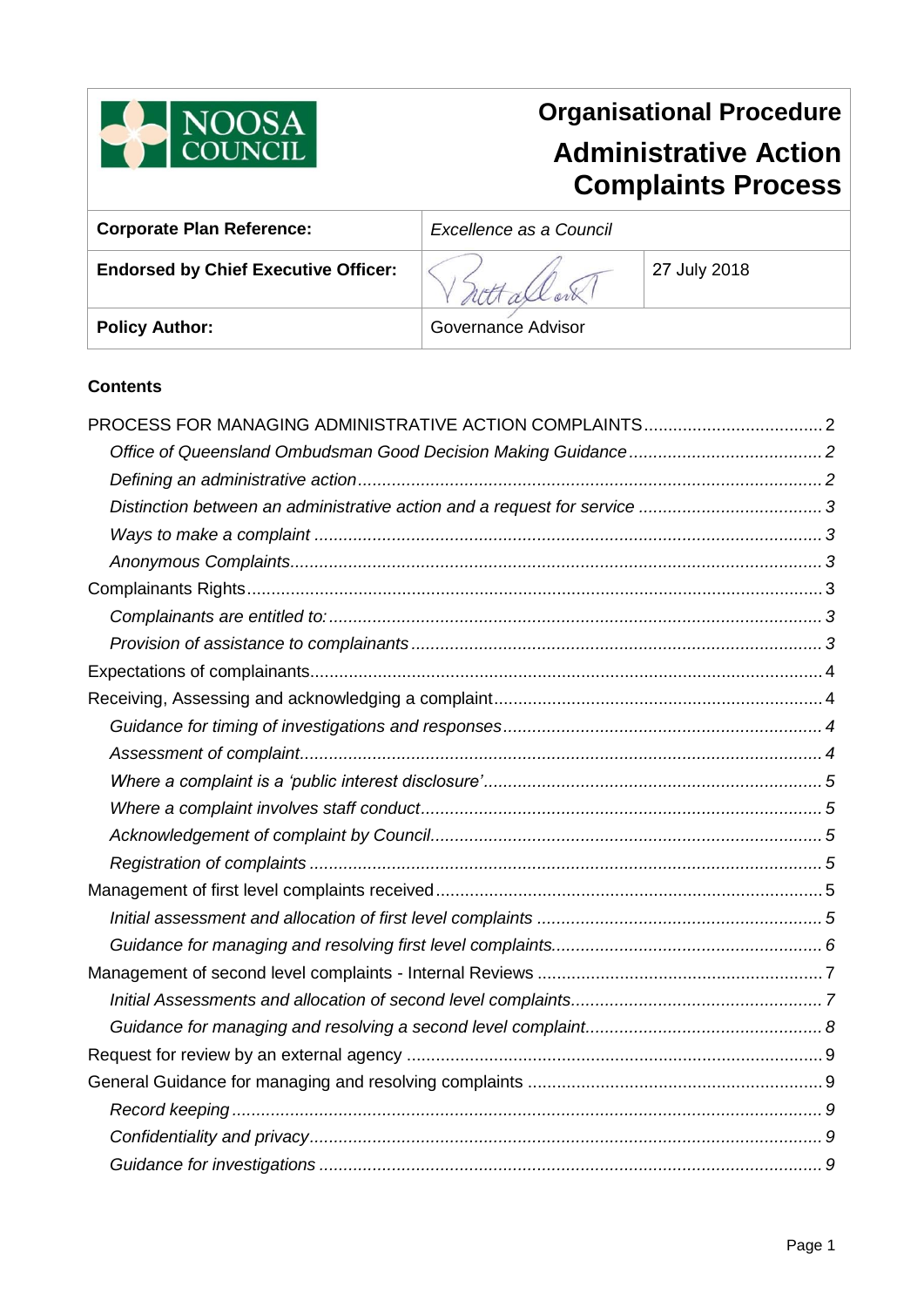# <span id="page-1-0"></span>**PROCESS FOR MANAGING ADMINISTRATIVE ACTION COMPLAINTS**

## <span id="page-1-1"></span>*Office of Queensland Ombudsman Good Decision Making Guidance*

The below list outlines a ten step guide to good decision making provided by the Office of the Queensland Ombudsman. This list should be utilised by Officers when investigating a complaint.

- 1. Maintain a document trail;
- 2. Identify the power to make a decision;
- 3. Consider the authority and suitability of the decision maker;
- 4. Identify all relevant matters;
- 5. Follow procedures;
- 6. Gather all relevant information;
- 7. Provide Procedural Fairness;
- 8. Determine the facts;
- 9. Evaluate the facts to make the decision; and
- 10. Give meaningful and accurate reasons for your decisions.

## <span id="page-1-2"></span>*Defining an administrative action*

Section 268(2) of the LGA defines an administrative action complaint as one about an administrative action of Council by an affected person, i.e. one who is affected by the administrative action.

An administrative action of a local government includes the following:

- (i) a decision, a failure to make a decision, including a failure to provide written statement of reasons for a decision,
- (ii) an act, or a failure to do an act,
- (iii) the formulation of a proposal or intention; and
- (iv) the making of a recommendation.

Examples of administrative action complaints:

| <b>Type of Administrative action</b>                                                                                          | <b>Complaint examples</b>                                                                                                                                                                                                                                                                                                                                                                                                                                                                                                                                              |
|-------------------------------------------------------------------------------------------------------------------------------|------------------------------------------------------------------------------------------------------------------------------------------------------------------------------------------------------------------------------------------------------------------------------------------------------------------------------------------------------------------------------------------------------------------------------------------------------------------------------------------------------------------------------------------------------------------------|
| An act or, failure to do an act.                                                                                              | A repeated complaint about the general<br>$\bullet$<br>quality of a park that is not responded to by<br>Council:<br>Failure to take action after a request has been<br>$\bullet$<br>received to fix a pothole in the complainant's<br>street or other place they regularly travel;<br>Failure to take appropriate action following a<br>$\bullet$<br>request by an affected person to investigate a<br>barking dog or noisy air conditioner; or<br>A complaint about a process that Council is<br>$\bullet$<br>undertaking that is impacting on<br>the<br>complainant. |
| A decision, a failure to make a decision,<br>including a failure to provide a written statement<br>of reasons for a decision. | A complaint in respect of a Council decision to<br>vary a service.<br>A complaint in respect of a Council decision to<br>$\bullet$<br>not action a request.                                                                                                                                                                                                                                                                                                                                                                                                            |
| The formulation of a proposal or intention.                                                                                   | A complaint in respect of a proposal by Council<br>to take a particular action in the future.                                                                                                                                                                                                                                                                                                                                                                                                                                                                          |
| The making of a recommendation.                                                                                               | A complaint in respect of a recommendation<br>made by Council.                                                                                                                                                                                                                                                                                                                                                                                                                                                                                                         |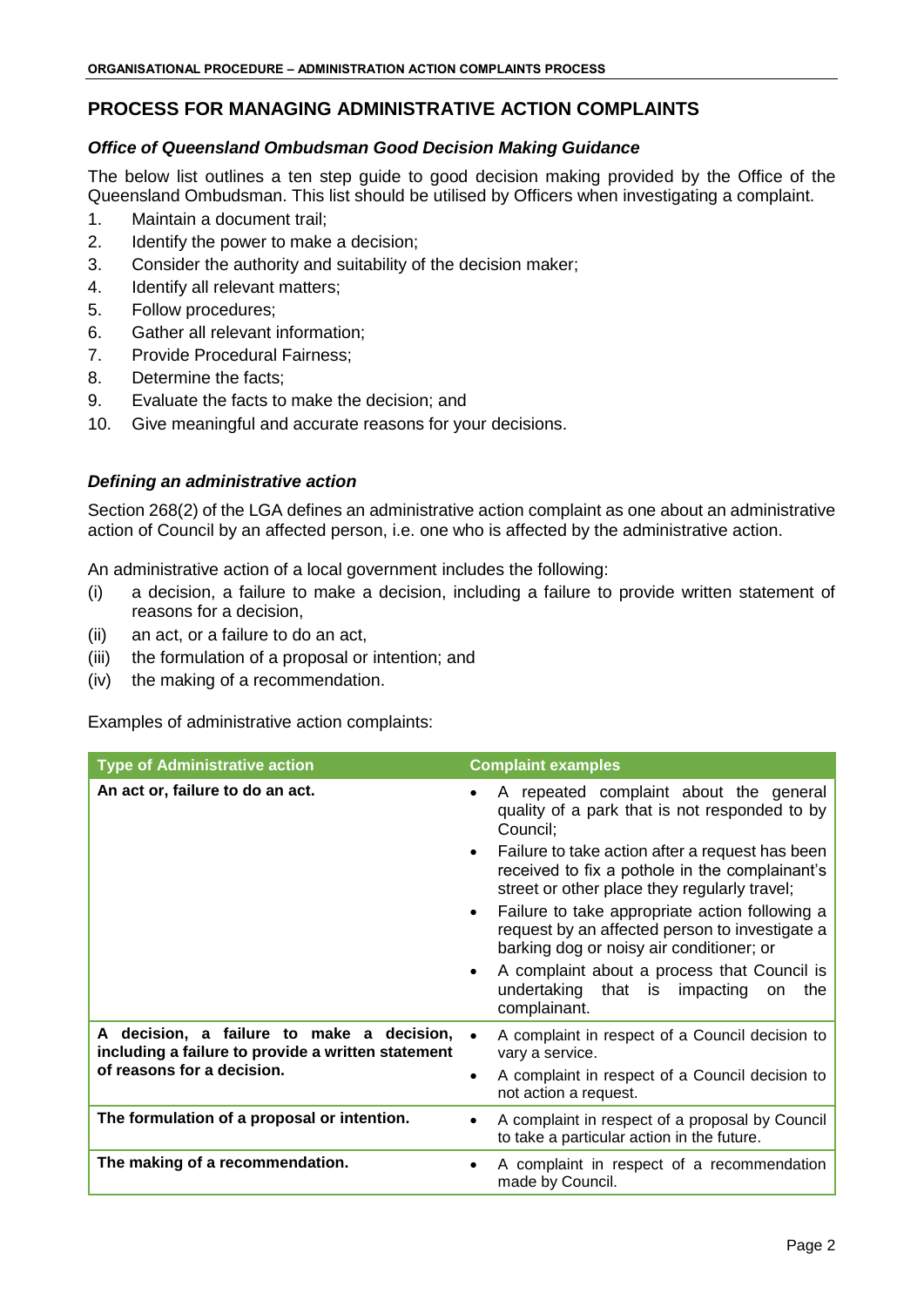## <span id="page-2-0"></span>*Distinction between an administrative action and a request for service*

A request for service is not considered an administrative action complaint and is not subject to this policy.

Examples of requests for service commonly mistaken for as administrative action complaints include:

- A request to mow a park;
- A request to clean a park barbeque;
- A notification of a barking dog; or
- A request to fix a pothole.

# <span id="page-2-1"></span>*Ways to make a complaint*

Any affected person can make an administrative action complaint to Council as follows:

- by telephone or in person at our Customer Service Centre; or
- via online form on Council's website; or in writing by letter or email to addressed to the Chief Executive Officer at:
	- o [mail@noosa.qld.gov.au](mailto:mail@noosa.qld.gov.au)
	- o Chief Executive Officer Noosa Shire Council PO Box 141 Tewantin QLD 4565

A complaint may be made on another person's behalf; however, Council will check that the affected person is happy for council to respond directly to their representative.

#### <span id="page-2-2"></span>*Anonymous Complaints*

Affected persons are able to make a complaint anonymously either in writing, via email or by telephone. In doing so it is important to provide as much information and supporting documents for the complaint to be assessed and investigated. As a consequence of making an anonymous complaint, it will not be possible to advise the complainant of Council's decision.

# <span id="page-2-3"></span>**Complainants Rights**

# <span id="page-2-4"></span>*Complainants are entitled to:*

- A prompt acknowledgement of Council's receipt of the complaint;
- A prompt response to the complaint;
- Be kept informed of the progress and outcome of the complaints process;
- Confidentiality of personal details (where possible within the law); and
- A thorough and objective investigation or review of a complaint;
- Written confirmation of reasons for a decision.

# <span id="page-2-5"></span>*Provision of assistance to complainants*

Where requested, a Council officer will assist complainants on how to make a complaint.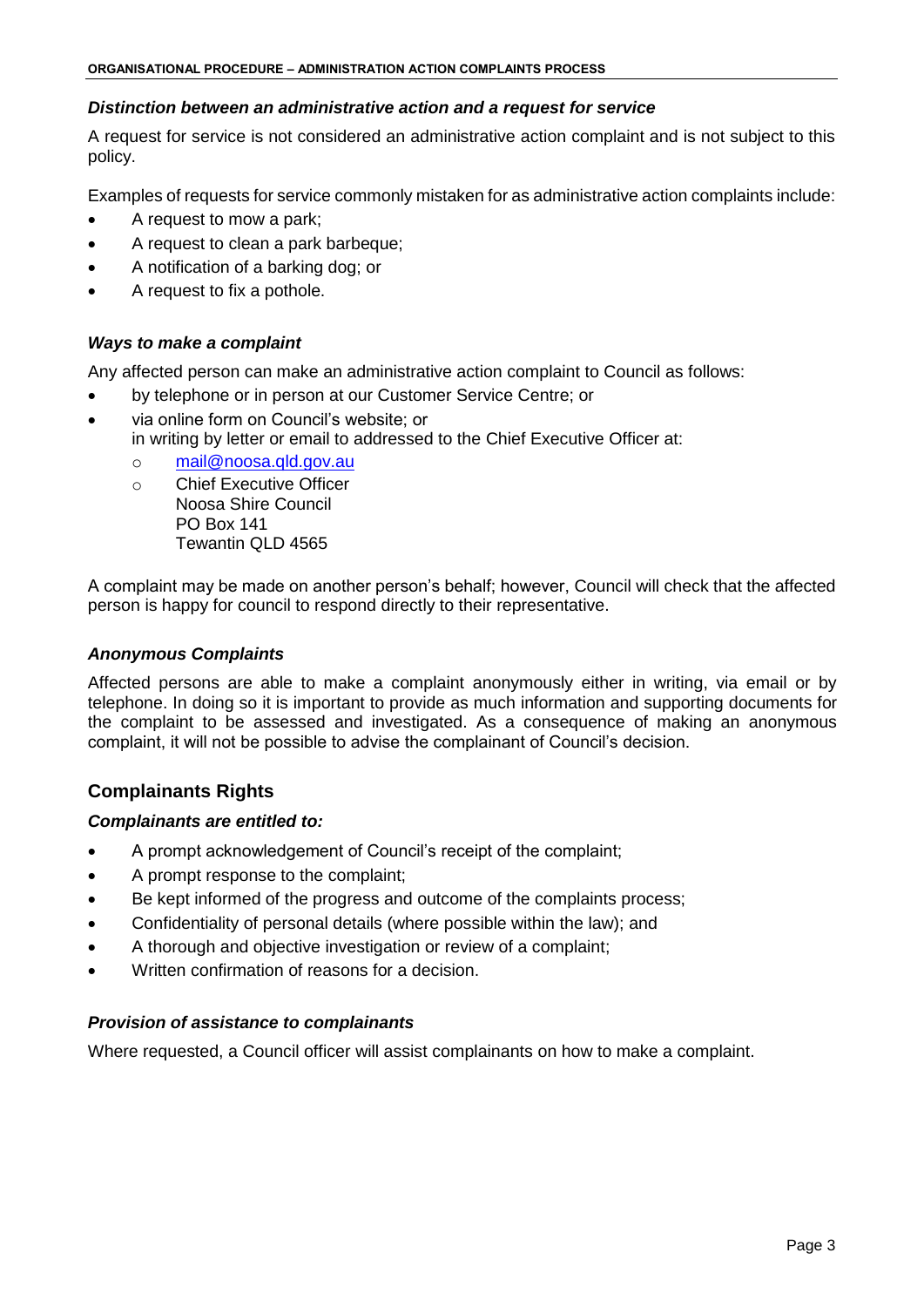# <span id="page-3-0"></span>**Expectations of complainants**

In order to ensure that a complaint is handled in the most efficient manner, Council requests that complainants:

- Clearly identify the issues of complaint, or ask for help from Council staff to do this;
- Give Council all the available information in support of the complaint in an organised format and not provide any information that is intentionally misleading or knowingly wrong or vexatious;
- Cooperate with the Council's inquiries or investigations; and
- Treat staff with courtesy and respect.

If complainants do not meet these expectations, Council may set limits or conditions on the handling of the complaint. Any abuse, harassment or threats to the safety or welfare of staff may result in discontinuation of the complaint investigation and contact with the complainant may cease.

Similarly, if it is found that the complainant has engaged in unreasonable complaint conduct or has made a frivolous, trivial, or knowingly false or a vexatious complaint, future contact with the complainant may cease.

Unreasonable complaint conduct can have a major impact on staff and allocation of resources, which can raise equity issues as they lead to less resources for other complaints and priorities.

A complaint may be considered frivolous or trivial if the reviewing officer as without merit or unreasonably minor in nature.

A complaint may be considered vexatious if is it clearly mischievous, without merit and serving only to cause annoyance.

Once a reviewing officer has been allocated to the complaint, the complainant should direct all correspondence to that officer so that the complaint can be managed as efficiently as possible.

# <span id="page-3-1"></span>**Receiving, Assessing and acknowledging a complaint**

# <span id="page-3-2"></span>*Guidance for timing of investigations and responses*

Council will aim to respond to complaints as quickly as possible having regard to the following factors:

- Resource availability;
- The risk and urgency of the situation;
- The complexity of the complaint and number of issues involved; and
- The number of operational areas within Council involved in working through the complaint issues.

#### <span id="page-3-3"></span>*Assessment of complaint*

Upon receipt of a complaint, the relevant Council officer must undertake a preliminary assessment to determine the appropriate resolution process. Council's Governance Team can provide assistance with this process as required.

The initial assessment process involves the following:

- Confirming that the subject of the complaint within Council's jurisdiction and responsibility;
- Confirming that the Administrative Action Complaints Process is the appropriate process for managing the complaint received as opposed to other review processes (if applicable), or initiating a request for service;
- Confirming whether the matter has already been considered as a first or second level complaint; and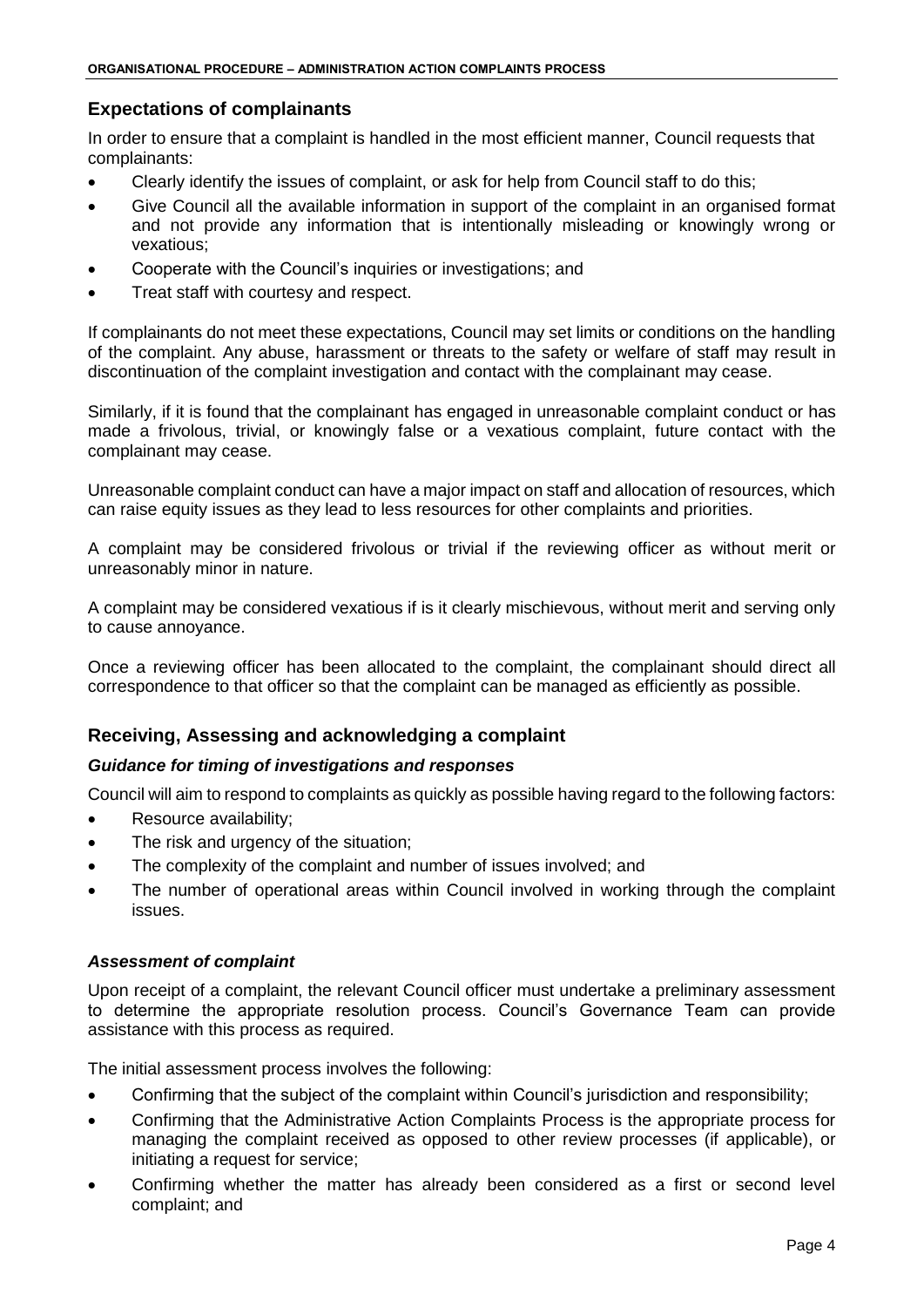Advising the relevant manager of the complaint and, for second level complaints, the relevant Director, CEO and Governance Team.

## <span id="page-4-0"></span>*Where a complaint is a 'public interest disclosure'*

In instances where a complaint may involve any of the items below, it must be referred to Council's Governance Advisor, CEO, or Director of Executive Services for further review as it may be a Public Interest Disclosure and require management in accordance with the *Public Interest Disclosure Act 2010 and Council's Public Interest Disclosure Procedure*:

- Corrupt Conduct:
- Maladministration;
- A substantial misuse of public resources;
- A substantial and specific danger to public health and safety;
- A substantial and specific danger to the health and safety of a person with a disability;
- A substantial and specific danger to the environment; or
- A reprisal.

#### <span id="page-4-1"></span>*Where a complaint involves staff conduct*

Where a complaint involves staff conduct, the relevant Manager/Director should consider whether Council's People and Culture team should be notified to assist with the process.

#### <span id="page-4-2"></span>*Acknowledgement of complaint by Council*

Council staff will aim to acknowledge complaints received as soon as possible but no later than 5 business days. Response times may vary depending how the complaint was made to Council and whether the customer prefers to be contacted by post, email, online or telephone.

#### <span id="page-4-3"></span>*Registration of complaints*

All complaints received by Council must be recorded in ECM and entered into Council's Complaints Register by the Governance Team.

At times complaints may be received directly by an operational area within Council. If this is the case, the reviewing officer assessing the complaint must inform:

- The Governance Team of the complaint so it can be entered onto the Complaints Register; and
- The relevant Director/Manager for information.

# <span id="page-4-4"></span>**Management of first level complaints received**

#### <span id="page-4-5"></span>*Initial assessment and allocation of first level complaints*

First level complaints are administrative action complaints, which have not previously been reviewed/assessed by Council.

As a general rule, first level complaints should be managed by the relevant operational area and investigated, managed and responded to at the manager, coordinator or supervisor level referred to as the reviewing officer. For non-complex matters, first level complaints may be capable of resolution at the frontline.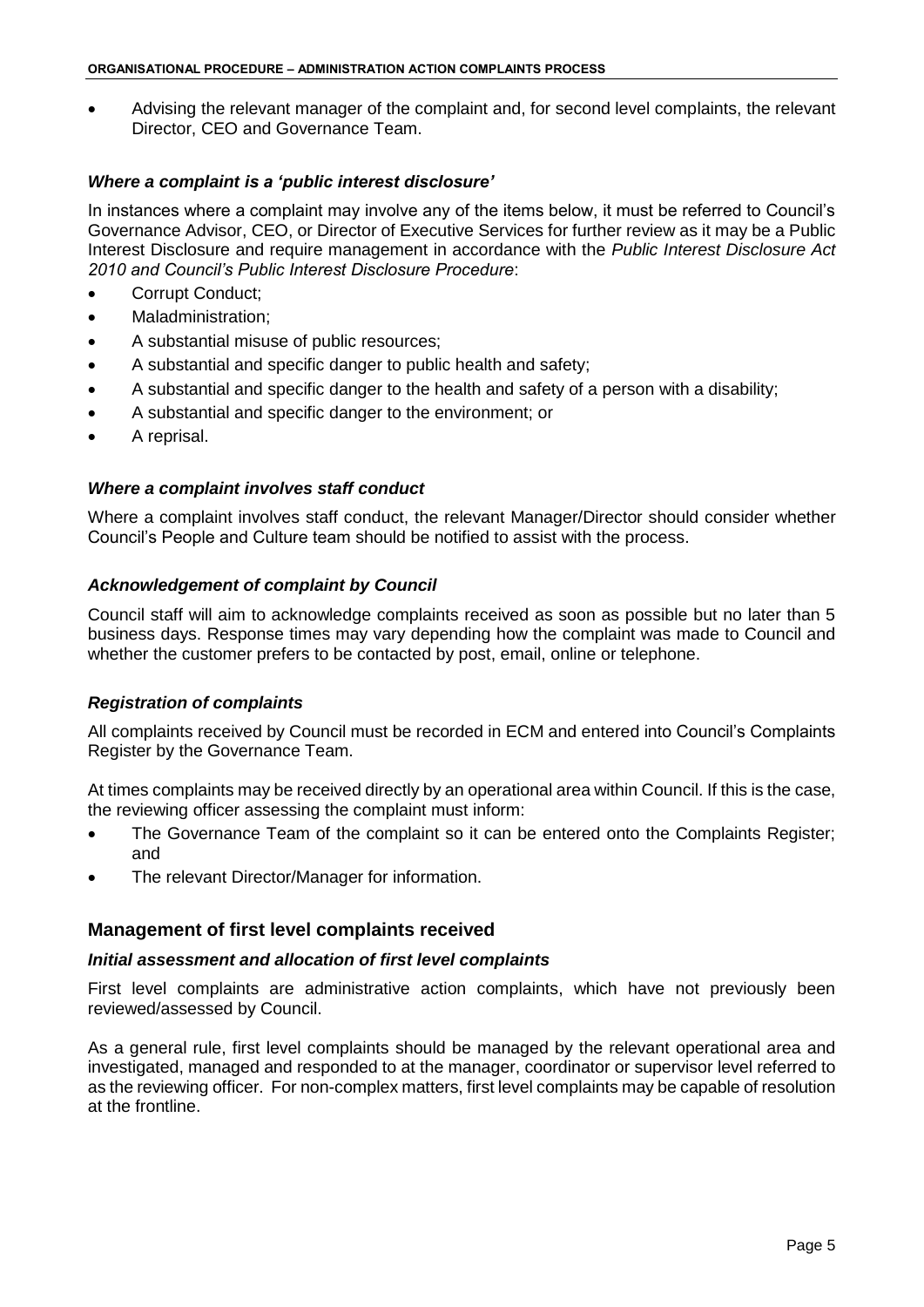| Council                                                   | How the complaint was made to Assessment and allocation process                                                                                                               |
|-----------------------------------------------------------|-------------------------------------------------------------------------------------------------------------------------------------------------------------------------------|
| Directly to an operational area                           | For non-complex complaints, frontline officers may be able to<br>$\bullet$<br>respond to and resolve complaints in the moment.                                                |
|                                                           | Provide the complaint to the reviewing officer for investigation and<br>$\bullet$<br>response and the relevant Director for information.                                      |
|                                                           | Advise the Governance Team of the complaint to enter on<br>$\bullet$<br>Council's Complaints Register.                                                                        |
|                                                           | If the complaint is made via telephone, the relevant officer should<br>$\bullet$<br>document the complaint details and confirm them with the<br>complainant via email/letter. |
| <b>Council</b><br><b>Centrally</b><br>via<br>mailbox/post | Council's Records Team to task Complaint via ECM to relevant<br>$\bullet$<br>operational area manager for action and Governance for<br>information.                           |
| <b>Customer service via telephone</b>                     | The customer service officer can, depending on the customers<br>$\bullet$<br>preference:                                                                                      |
|                                                           | (a) Provide the complainant with the details<br>to make the<br>complaint via email / letter/ online form; or                                                                  |
|                                                           | (b) Record the details of the complaint and provide that to the<br>operational area to action (as outlined above); or                                                         |
|                                                           | (c) Obtain the complainant's contact details for the relevant<br>manager \to discuss further.                                                                                 |

The table below outlines the initial assessment and allocation of first level complaints.

# <span id="page-5-0"></span>*Guidance for managing and resolving first level complaints*

| <b>Required item</b>                | Guidance                                                                                                                                                              |
|-------------------------------------|-----------------------------------------------------------------------------------------------------------------------------------------------------------------------|
| <b>Acknowledgement of complaint</b> | For non-complex complaints, frontline officers may be able to respond<br>to and resolve complaints in the moment.                                                     |
|                                     | If a complaint cannot be resolved on the frontline, the complaint should<br>be formally acknowledged by a reviewing Officer as soon as possible<br>but within 5 days. |
|                                     | When providing an acknowledgement, the reviewing officer should<br>also:                                                                                              |
|                                     | Provide an estimate of the time expected to respond to the<br>complaint; and                                                                                          |
|                                     | Contact details for providing further information.<br>$\bullet$                                                                                                       |
|                                     | For a non-complex matter, the reviewing officer should aim to resolve<br>the complaint within 10 business days.                                                       |
| <b>Investigation process</b>        | The investigation process should consider the following matters where<br>relevant:                                                                                    |
|                                     | Concerns raised by the complainant;<br>$\bullet$                                                                                                                      |
|                                     | Clarification obtained from the complainant;<br>$\bullet$                                                                                                             |
|                                     | Relevant Council policies and established processes, local laws<br>$\bullet$<br>and other statutory provisions;                                                       |
|                                     | Relevant correspondence and other communications relating to<br>$\bullet$<br>the complaint; and                                                                       |
|                                     | Evidence and other material available to Council.                                                                                                                     |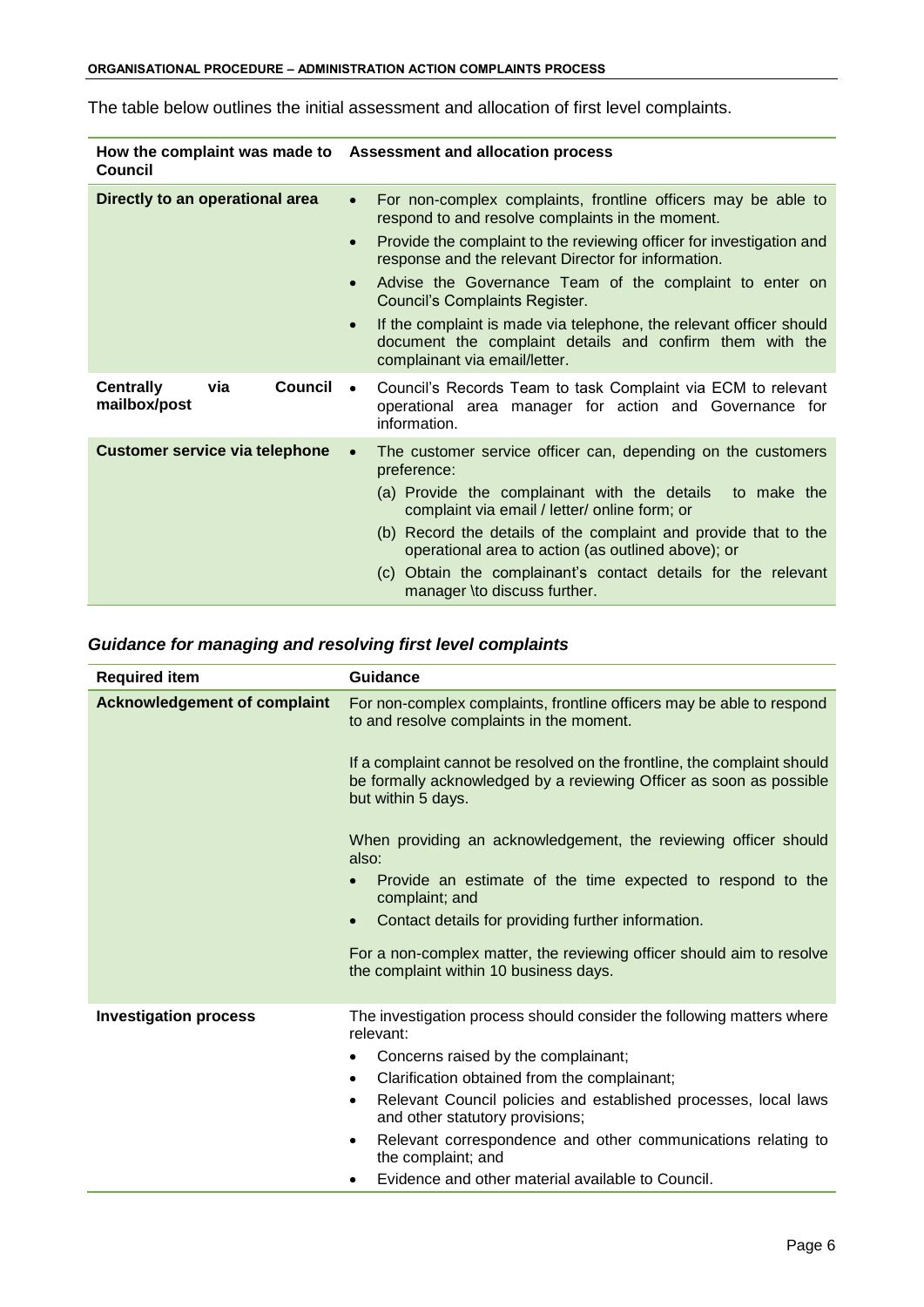| <b>Required item</b>                           | <b>Guidance</b>                                                                                                                                                                                                                                                                                                                                                                                                                                                                                                                                                                                                                                                                                                                                                                                                                                  |
|------------------------------------------------|--------------------------------------------------------------------------------------------------------------------------------------------------------------------------------------------------------------------------------------------------------------------------------------------------------------------------------------------------------------------------------------------------------------------------------------------------------------------------------------------------------------------------------------------------------------------------------------------------------------------------------------------------------------------------------------------------------------------------------------------------------------------------------------------------------------------------------------------------|
| <b>Decision</b>                                | At the completion of the investigation, the reviewing officer should<br>make a decision as to:<br>Whether the complaint is upheld; and<br>$\bullet$<br>What remedy or remedies (if applicable) will be appropriate.<br>$\bullet$                                                                                                                                                                                                                                                                                                                                                                                                                                                                                                                                                                                                                 |
| <b>Remedies available</b>                      | Remedies available to resolve a complaint may include:<br>Admission of fault;<br>$\bullet$<br>Explanation;<br>٠<br>Apology;<br>$\bullet$<br>Change of decision;<br>$\bullet$<br>Change to policy or procedure;<br>$\bullet$<br>Repair/rework/replacement; or<br>$\bullet$<br>Further assistance.<br>$\bullet$                                                                                                                                                                                                                                                                                                                                                                                                                                                                                                                                    |
| Notification of decision to the<br>complainant | Once the investigation has been completed, the reviewing officer must:<br>Notify the complainant in writing of the decision;<br>$\bullet$<br>A summary of supporting reasons for the decision must be<br>$\bullet$<br>included in the response to the complainant. Where relevant, it<br>may be appropriate to explain Council's roles and relevant powers<br>with respect to the particular issues.<br>Consider whether a courtesy telephone call is appropriate to<br>$\bullet$<br>explain the decision to the complainant;<br>Notify the Governance Team as to the outcome to update the<br>$\bullet$<br>Complaint's Register; and<br>Provide notice to the complainant that if they remain dissatisfied<br>$\bullet$<br>with Council's response, they can request for an internal review in<br>writing to Council's Chief Executive Officer. |

# <span id="page-6-0"></span>**Management of second level complaints - Internal Reviews**

#### <span id="page-6-1"></span>*Initial Assessments and allocation of second level complaints*

Generally, a complaint will not be investigated at the second level (internal review) until it has progressed through the first level complaint process and the complainant remains dissatisfied.

In certain instances, it may be appropriate for a matter to escalate straight to internal review having regard to the history of the matter, complexity, or other reasons deemed appropriate by the CEO.

All requests for an internal review should be addressed to Council's CEO in the first instance. The CEO will then nominate an appropriate Council Officer or external consultant to undertake the review having regard to the following factors:

- Subject matter of the complaint;
- Availability of in house expertise;
- Complexity of the complaint; and
- History of the complaint

Generally, internal reviews will be undertaken by the Director of the relevant operational area that the complaint relates to provided they have not been involved in the original matter or first level review.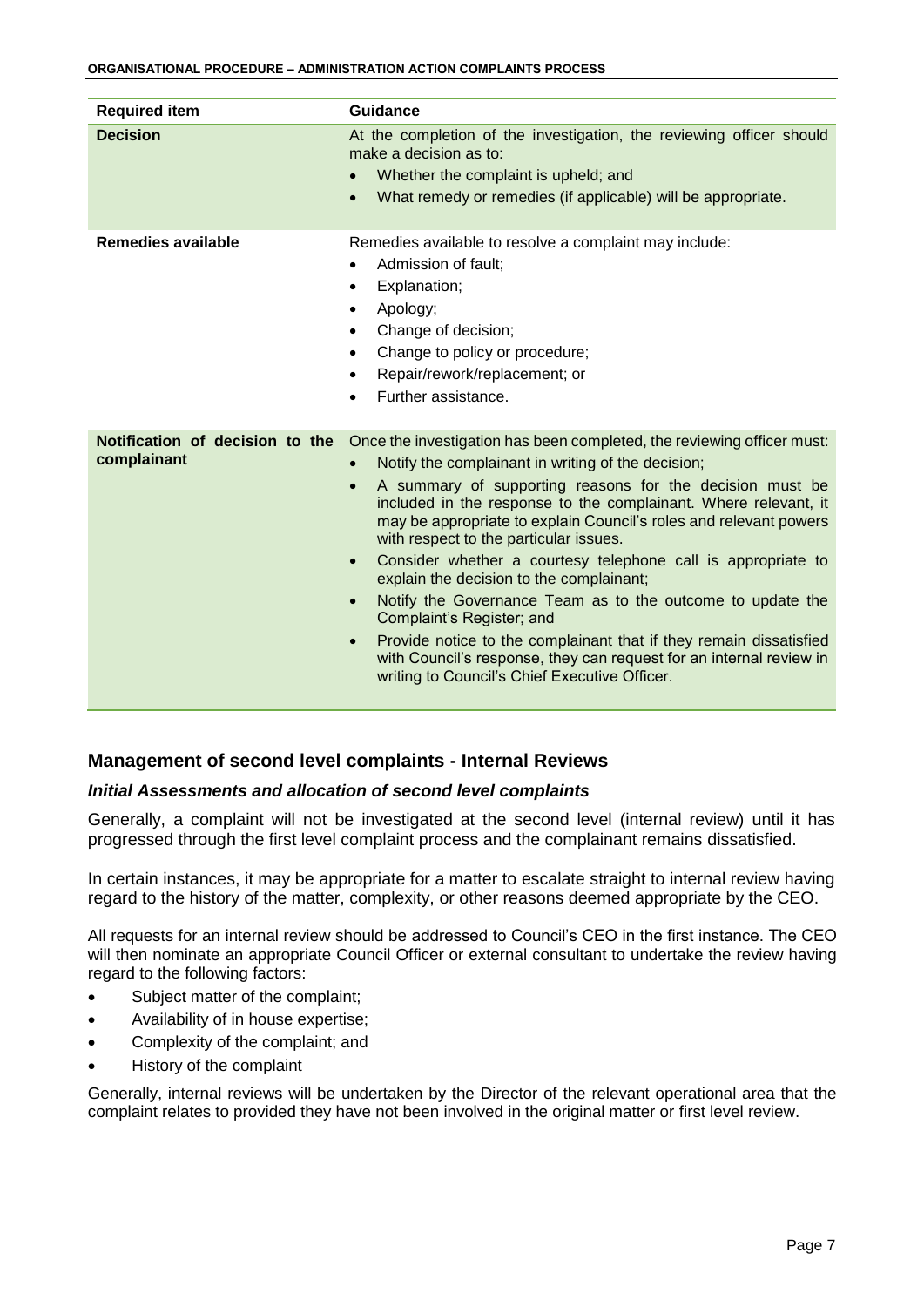<span id="page-7-0"></span>

|  |  | Guidance for managing and resolving a second level complaint |  |  |
|--|--|--------------------------------------------------------------|--|--|
|--|--|--------------------------------------------------------------|--|--|

| <b>Required item</b>                                        | <b>Guidance</b>                                                                                                                                                                                                                                                                                                                                                                                                                                                                                                                                                                                                                                                                               |
|-------------------------------------------------------------|-----------------------------------------------------------------------------------------------------------------------------------------------------------------------------------------------------------------------------------------------------------------------------------------------------------------------------------------------------------------------------------------------------------------------------------------------------------------------------------------------------------------------------------------------------------------------------------------------------------------------------------------------------------------------------------------------|
| <b>Acknowledgement</b><br>of request<br>for internal review | A request for internal review should be formally acknowledged by<br>Council's Governance Team as soon as possible but within 5 days.<br>When providing an acknowledgement, the Governance Team, will<br>advise the complainant of:<br>The details of the internal reviewer and their contact details for<br>providing further information (as required); and<br>The estimated time expected to complete the review (with 6-8<br>$\bullet$<br>considered<br>weeks<br>appropriate for<br>complex<br>matters).                                                                                                                                                                                   |
| <b>Investigation process</b>                                | The investigation process should consider the following matters where<br>relevant:<br>Concerns raised by the complainant;<br>$\bullet$<br>Relevant Council policies and established processes, local laws<br>$\bullet$<br>and other statutory provisions;<br>Relevant correspondence and other communications relating to<br>٠<br>the complaint;<br>Evidence and other material available to Council; and<br>$\bullet$<br>Council's first level response and supporting reasons.<br>$\bullet$                                                                                                                                                                                                 |
| <b>Decision</b>                                             | At the completion of the investigation, the reviewing officer should<br>make a decision as to:<br>Whether the complaint is upheld; and<br>$\bullet$<br>What remedy or remedies (if applicable) will be appropriate.<br>Further guidance can be provided from the Governance Team as to<br>the appropriate review format.                                                                                                                                                                                                                                                                                                                                                                      |
| <b>Remedies available</b>                                   | Remedies available to resolve a complaint may include:<br>Admission of fault:<br>$\bullet$<br>Explanation;<br>Apology;<br>Change of decision;<br>$\bullet$<br>Change to policy or procedure;<br>$\bullet$<br>Repair/rework/replacement; or<br>$\bullet$<br>Further assistance.<br>$\bullet$                                                                                                                                                                                                                                                                                                                                                                                                   |
| Notification of decision to the<br>complainant              | Once the investigation has been completed, the reviewing officer must:<br>Notify the complainant in writing of the decision;<br>$\bullet$<br>A detailed summary of the investigation process and supporting<br>$\bullet$<br>reasons for the decision should be included in the response.<br>Consider whether a courtesy telephone call is appropriate to<br>$\bullet$<br>explain the decision to the complainant;<br>Notify the Governance Team as to the outcome; and<br>$\bullet$<br>Provide notice to the complainant that if they are dissatisfied with<br>$\bullet$<br>Council's internal response, they can request for an external<br>review by the Office of the Queensland Ombudsman |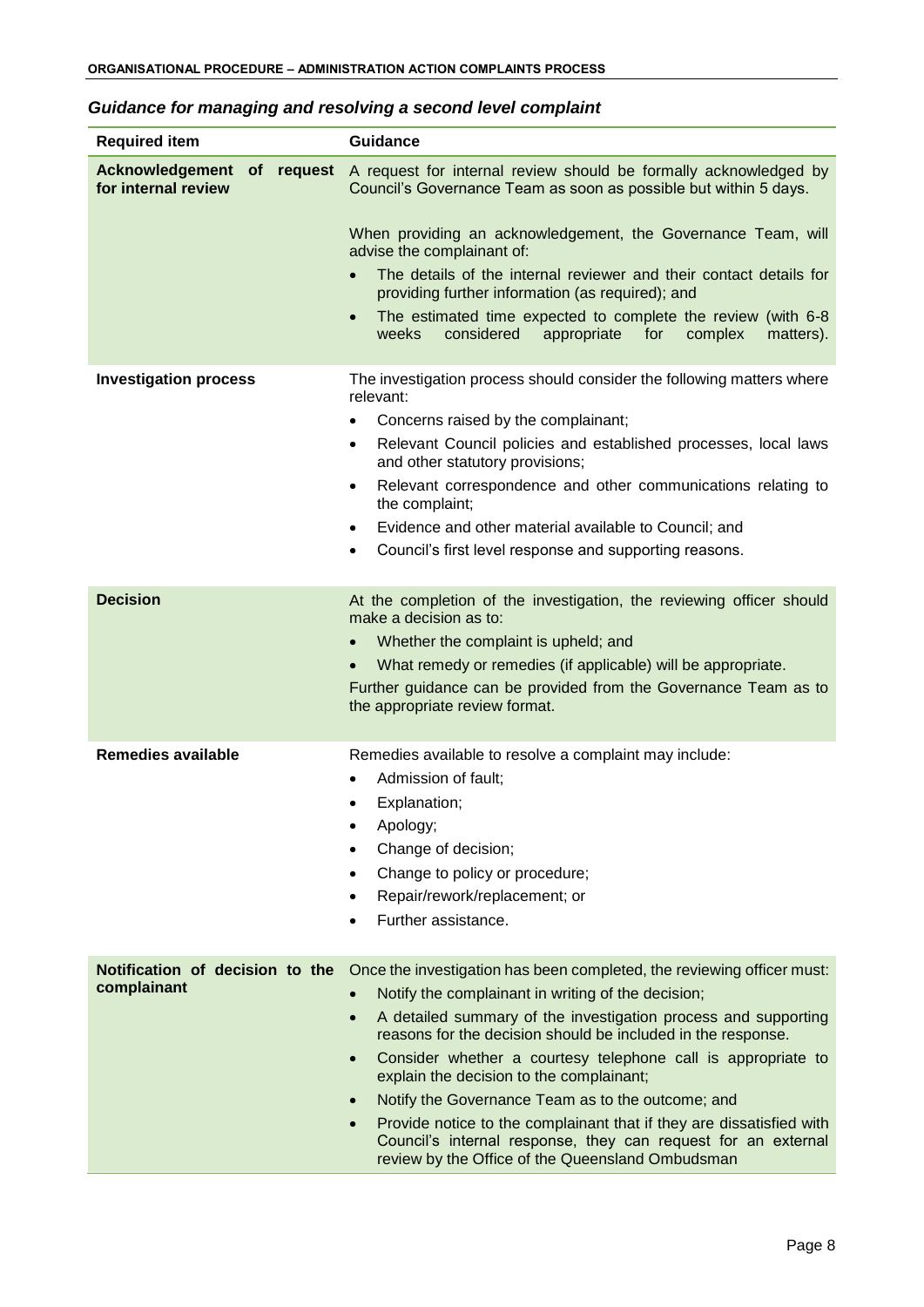# <span id="page-8-0"></span>**Request for review by an external agency**

Where a complainant remains dissatisfied with the outcome of a second level (internal review), they may wish to lodge a complaint with an external agency such as the Office of the Queensland Ombudsman.

Generally, the Office of the Queensland Ombudsman will not review a complaint until it has been reviewed at the internal review level by Council.

# <span id="page-8-1"></span>**General Guidance for managing and resolving complaints**

## <span id="page-8-2"></span>*Record keeping*

When reviewing a complaint the reviewing officer must keep detailed and accurate records to be stored and retained in Council's ECM record management system under the relevant complaint file. Records include:

- File notes of discussions regarding the complaint;
- Material relating to investigation;
- All correspondence relating to the matter; and
- Any documents relating to a review, including recommendations, decisions, reasons for the decisions and outcomes.

# <span id="page-8-3"></span>*Confidentiality and privacy*

A complainant's details should remain confidential. However, Council may be obliged to disclose a person's details to an external body for investigation or under a legal or statutory process.

Council officers should bear in mind that under Information Privacy Principle (IPP) (11), personal information must not be disclosed to an entity other than the person the subject of the personal information, relevant exclusions may include the following:

- 1. The person has expressly or impliedly agreed to the disclosure; or
- 2. Council officers are satisfied, on reasonable grounds, that the disclosure is necessary to lesson or prevent a serious threat to the life, health, safety or welfare of an individual, or to public health, safety or welfare; or
- 3. The disclosure is authorised or required under law.

# <span id="page-8-4"></span>*Guidance for investigations*

The reviewing officer who is investigating the complaint shall do so as expeditiously as possible and where a complex investigation is required, update the complainant on the progress of the response.

For complex complaints, the reviewing officer should prepare an action plan for conducting the investigation and gather all information necessary to conduct the investigation such as relevant laws and Council policies and processes. The reviewing officer may also obtain information from discussions with the complainant, Council officers and, where relevant, third parties.

When undertaking an investigation, officers must adhere to the principles of procedural fairness and natural justice. All relevant, credible and dispute issues must be properly examined free of bias. Any resulting decisions must be supported by evidence. A person whose rights, interests, or legitimate expectations could be affected by the review has a right to a non-biased, impartial assessment of the facts and allegations.

For complex matters, the reviewing officer shall prepare a report setting out their findings, what action, if any, is proposed to be taken and, if necessary, any recommendations for improvements to Council's administrative processes for consideration by the CEO.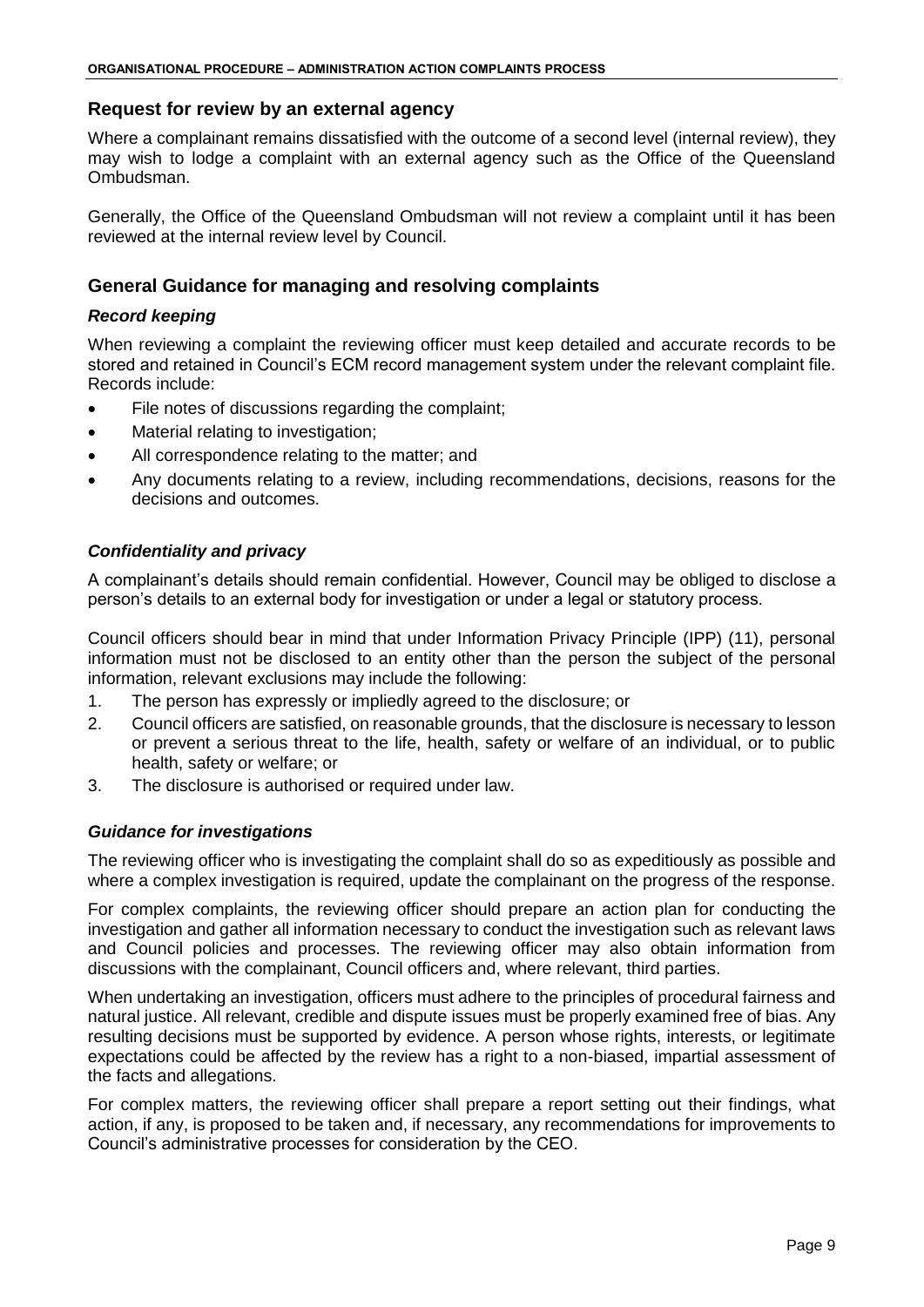## **DEFINITIONS**

**Administrative action complaint** is a complaint that –

- (a) is about an administrative action of a local government, including the following, for example
	- (i) a decision, or a failure to make a decision, including a failure to provide a written statement of reasons for a decision;
		- (ii) an act, or a failure to do an act;
		- (iii) the formulation of a proposal or intention;
		- (iv) the making of a recommendation; and
- (b) is made by the affected person.

**Affected person** refers to any person who is apparently affected by an administrative action of Noosa Council.

**CEO** refers to the Chief Executive Officer of the Council.

**Complainant** refers to the affected person or organisation making a complaint.

**Complaint** means an expression of dissatisfaction by a person regarding an administrative action of Council

**Corrupt conduct** means conduct of a person, regardless of whether the person holds or held an appointment, that –

- (a) Adversely affects, or could adversely affect, directly or indirectly, the performance of functions or the exercise of powers of –
	- (i) A unit of public administration; or
	- (ii) A person holding an appointment; and
- (b) Results, or could result, directly or indirectly, in the performance of functions or the exercise of powers mentioned in paragraph (a) in a way that –
	- (i) Is not honest or is not impartial; or
	- (ii) Involves a breach of trust placed in a person holding an appointment, either knowingly or recklessly; or
	- (iii) Involves a misuse of information or material acquired in or in connection with the performance of functions or the exercise of powers of a person holding an appointment; and
- (c) Is engaged in for the purpose of providing a benefit to the person or another person or causing a detriment to another person; and
- (d) Would, if provided, be  $-$ 
	- (i) A criminal offence; or
	- (ii) A disciplinary breach providing reasonable grounds for terming the person's services, if the person is or were the holder of an appointment.

**Fair and objective** means that complaints are considered on their merits and addressed in an unbiased and equitable manner, the principles of natural justice are observed and complainants will not suffer any reprisal from Council.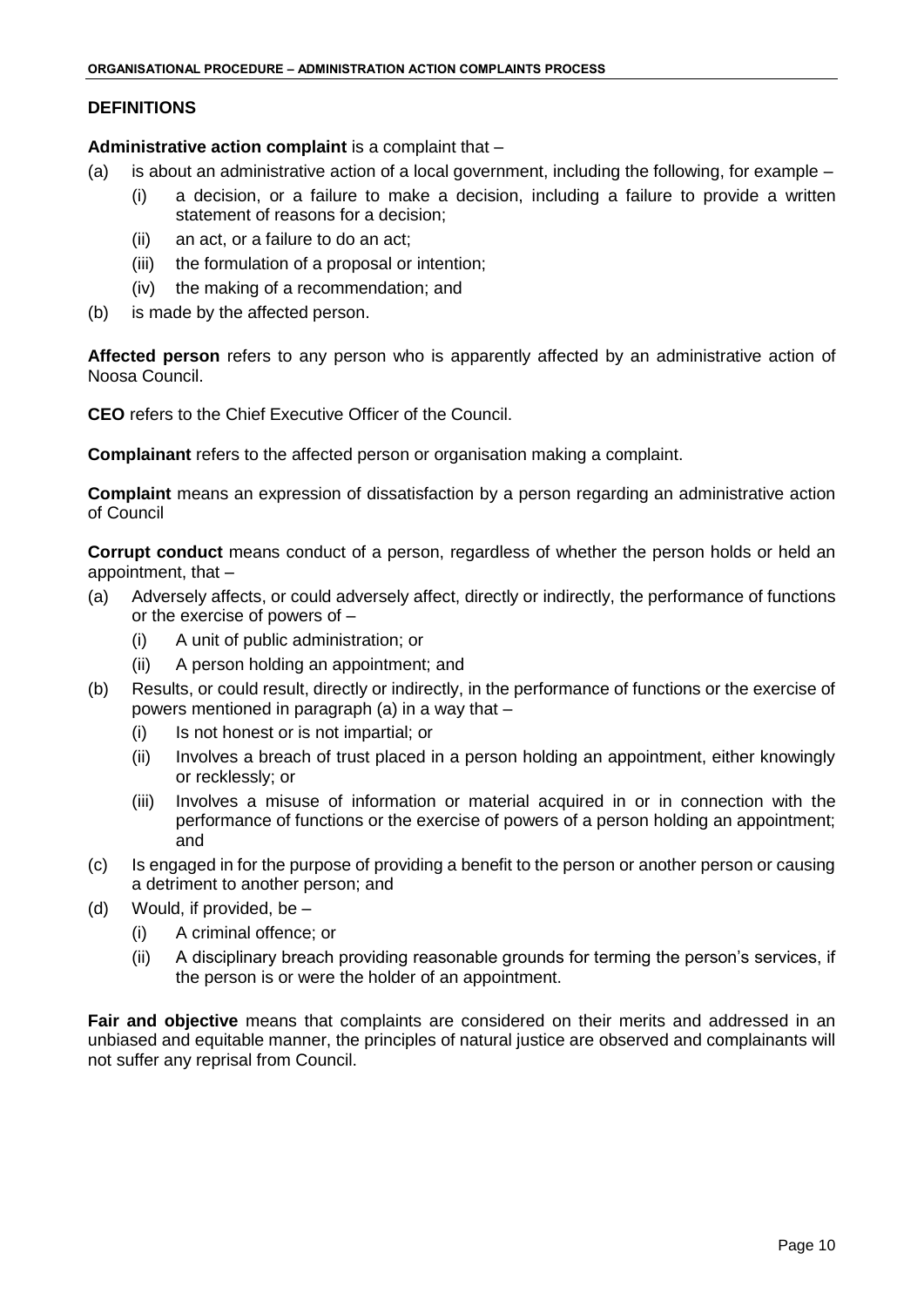**Maladministration is defined** in schedule 4 of the Public Interest Disclosure Act 2010, maladministration is administrative action that –

- (a) Was taken contrary to law; or
- (b) Was unreasonable, unjust, oppressive, or improperly discriminatory; or
- (c) Was in accordance with a rule of law or a provision of an Act or a practice that is or may be unreasonable, unjust, oppressive, or improperly discriminatory in the particular circumstances; or
- (d) Was taken
	- (i) For an improper purpose; or
	- (ii) On irrelevant grounds; or
	- (iii) Having regard to irrelevant considerations; or
- (e) Was an action for which reasons should have been given, but were not given; or
- (f) Was based wholly or partly on a mistake of law or fact; or
- (g) Was wrong.

**Natural Justice** means that persons who are the subject of a complaint allegation and other potentially affect parties have the following rights:

- 1. To be informed of the substance of allegations that may affect their rights and interests in as much detail as possible;
- 2. To be given a reasonable opportunity to present their case to a decision maker or investigator in writing or at a meeting; and
- 3. To have the decision maker act fairly without bias.

A **reprisal** is a form of detriment to a person because it is believed that somebody has made or intends to make a public interest disclosure.

A Reprisal may include any action that:

- Causes personal injury or prejudice to safety;
- Results in property damage or loss;
- Intimidates or harasses;
- Discriminates against or disadvantages the discloser's career, profession, employment, trade or
	- o business;
	- o Causes financial loss; and/or
	- o Causes damage to reputation.

**Reviewing officer** means a Council officer who has been tasked with investigating an Administrative Action Complaint. At the first level, the reviewing officer will generally be a branch manager/supervisor of coordinator. At the second level, the reviewing officer will generally be a Director.

**Substantial misuse of public resources** is defined in Section 13 of *Public Interest Disclosure Act 2010* as more than an alleged misuse based on mere disagreement over policy that may properly be adopted about amounts, purposes or priorities of expenditure.